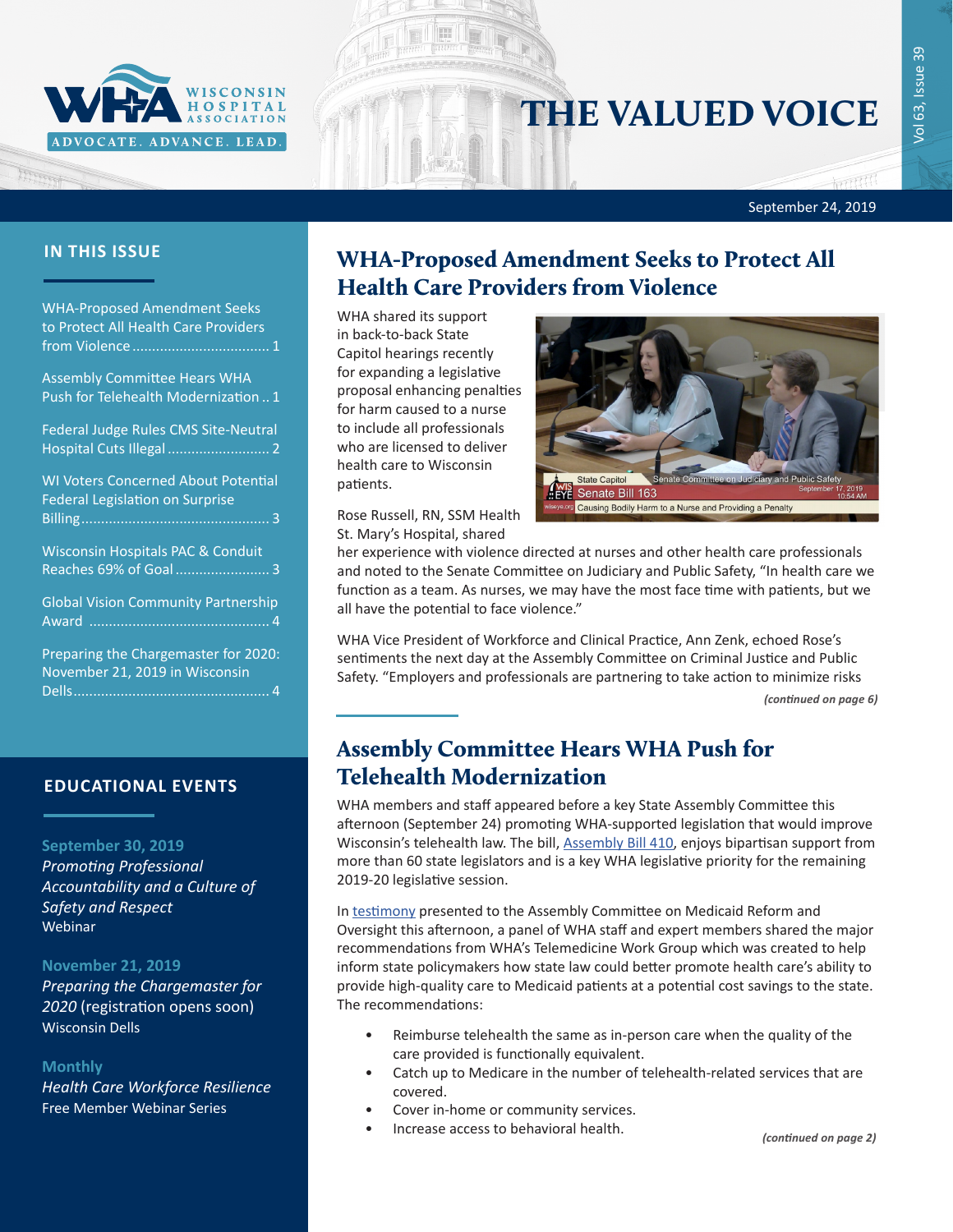<span id="page-1-0"></span>

Dr. Thomas Brazelton and Rachel Zorn from UW Health, Shana Kettunen from HSHS-Eastern Wisconsin Division and WHA General Counsel Matthew Stanford (all pictured at left) shared the WHA workgroup's findings and provided real-world examples of how removing barriers in state law could allow more Medicaid patients to enjoy efficient, effective health care services via telehealth. Ms. Kettunen also shared a [video](https://www.youtube.com/watch?v=6_rHHOqFFmc&feature=youtu.be)  [HSHS produced](https://www.youtube.com/watch?v=6_rHHOqFFmc&feature=youtu.be) showing telehealth-related caregiving in action.

The bill saw widespread support from a number of other organizations at the hearing and did not receive any opposition. The next step will be to have the committee vote on this legislation before it can come to the floor for a vote in the

full Assembly. A companion bill to AB 410, [Senate Bill 380](https://docs.legis.wisconsin.gov/2019/proposals/sb380), is currently in the Senate Committee on Health and Human Services, which is tentatively slated to hold a public hearing on this legislation the morning of October 9. Contact WHA's [Matthew](mailto:mstanford@wha.org)  [Stanford](mailto:mstanford@wha.org) or [Jon Hoelter](mailto:jhoelter@wha.org) with any questions..

### Federal Judge Rules CMS Site-Neutral Hospital Cuts Illegal

On September 17, Federal Judge Rosemary Collyer issued a long-awaited [ruling](https://ecf.dcd.uscourts.gov/cgi-bin/show_public_doc?2018cv2841-31) on the legality of the reimbursement cuts to off-campus hospital outpatient departments (HOPDs) made in the CMS 2019 outpatient prospective payment system (OPPS) rule. The ruling is a victory for hospitals and health systems who had argued CMS' cuts went against federal statutes passed by Congress.

In the 2015 Bipartisan Budget Act, Congress reduced payments for new HOPDs to put them in line with non-hospital sites paid under the physician fee schedule. At the same time, Congress grandfathered existing HOPDs at the previous, higher rate. Nevertheless, in the 2019 OPPS rule, CMS cited a statute that allows them to reduce unnecessary utilization of services as giving them authority to reduce payments to off-campus HOPDs for clinic visit services. CMS has called this policy ["site](https://www.wha.org/Home/Common-PDFs/2018-Issue-Paper-Medicare-Site-Neutral-Proposals)[neutral" payments](https://www.wha.org/Home/Common-PDFs/2018-Issue-Paper-Medicare-Site-Neutral-Proposals), believing that Medicare should pay the same rate for similar services, regardless of where those services are delivered.

The idea of site-neutral payments fails to take into consideration that hospitals have historically been paid at higher rates in order to offset the higher costs they face for running 24/7 emergency departments, facing a higher regulatory standard and generally treating sicker, more medically-complex patients. WHA cited these facts in its comment letter to CMS last year, and even spearheaded a [letter to CMS](https://www.wha.org/WisconsinHospitalAssociation/media/WHACommon/CommentLetters/2018Letter-to-CMS-site-neutral9-28.PDF) from members of Wisconsin's Congressional delegation mentioning these concerns and calling out CMS' actions as contrary to the clear intent of the law passed by Congress. Unfortunately, CMS went ahead with these cuts in their final rule, at an estimated impact of \$440 million in lower payments to about 40 Wisconsin hospitals over a 10-year period.

In response, hospital groups filed a lawsuit challenging that CMS could not use its authority to reduce unnecessary utilization of services in a manner that conflicts with the statute Congress passed directing how payments must be made under the outpatient rule. Judge Collyer agreed in her ruling, writing, "CMS was not authorized to ignore the statutory process for setting payment rates in the Outpatient Prospective Payment System and to lower payments only for certain services performed by certain providers." Rather than ordering CMS to refund the payments to providers, Judge Collyer ordered CMS to determine a remedy and for both parties to submit a status update to the court by October 1.

While this is a huge victory for hospitals, there still may be a long legal road ahead if CMS appeals this decision. WHA will continue to keep a close watch on this issue and will provide updates as needed. For questions, contact WHA Director of Federal and State Relations [Jon Hoelter](mailto:jhoelter@wha.org).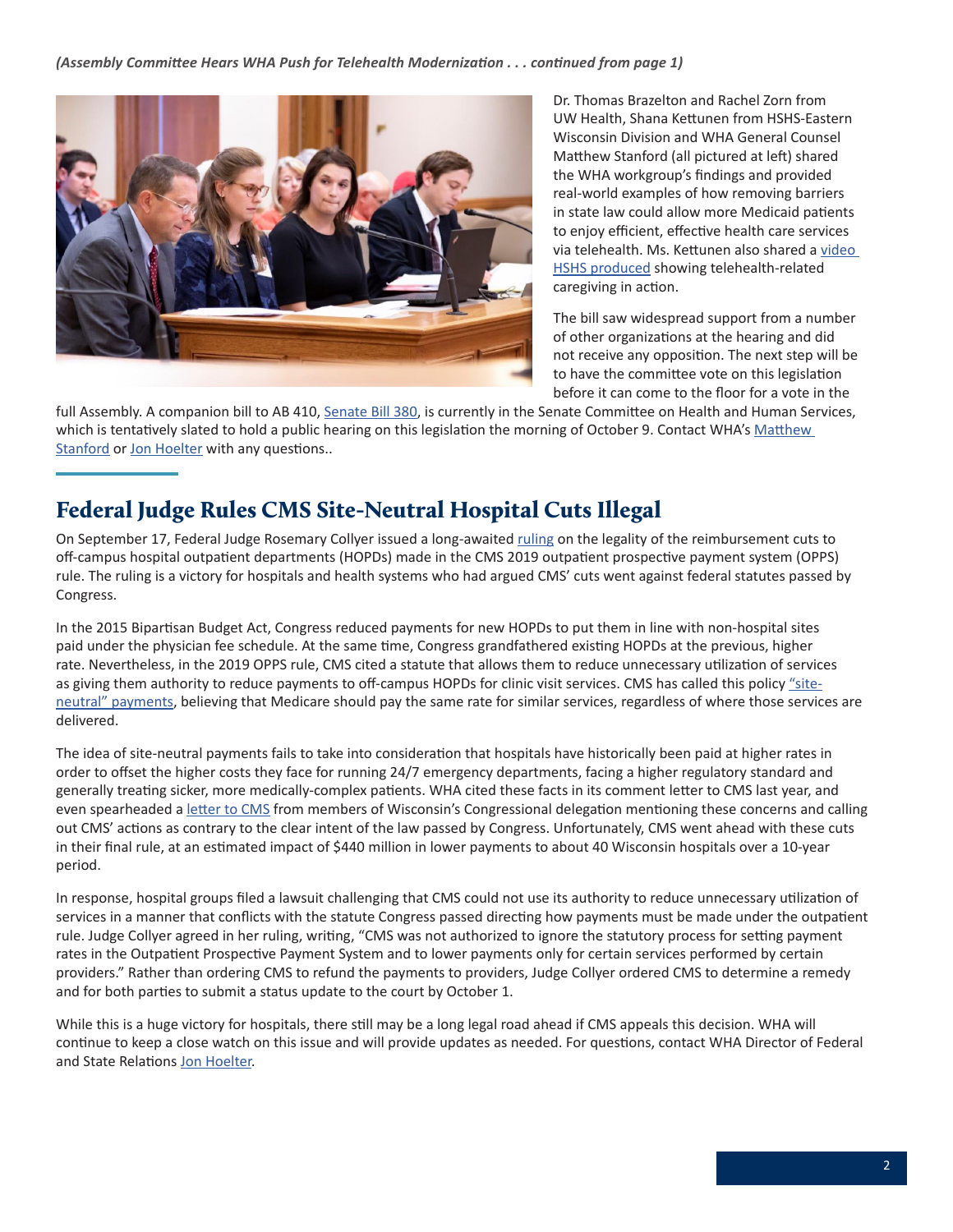### <span id="page-2-0"></span>WI Voters Concerned About Potential Federal Legislation on Surprise Billing

### *Concerned legislation favors big insurance companies*

Wisconsin voters are wary that federal legislation aimed at ending surprise medical billing may be letting health insurance companies off the hook. That's according to a memo from a GOP pollster for President Donald Trump who did polling on the issue in critical 2020 swing states.

According to a [story from the politics website "The Hill,](https://thehill.com/homenews/campaign/461780-exclusive-swing-state-voters-oppose-surprise-medical-bill-legislation-trump)" the poll was conducted at the end of August and surveyed voters in Wisconsin, Michigan, and Pennsylvania. Fifty-six percent of Wisconsin voters feel health insurers should be most responsible for paying surprise medical bills, while less than 12% think providers should be held responsible. Even more telling is that a paltry 6% of voters in Wisconsin support a government program that would set rates to control costs, which is among the solutions presented in legislation passed in federal House and Senate committees. In fact, the pollster warned, "Any policy to address this issue that appears to side with the insurance companies could backfire because they are seen as the problem."

Using feedback from its [Transparency Task Force](https://www.wha.org/WisconsinHospitalAssociation/media/WHANewsLetters/2019PDF/WHA-Newsletter-09-03-2019.pdf#page=1), which has met over the summer months and provided valuable feedback on current legislative proposals, WHA has made surprise billing a major advocacy effort, with [stops in Washington, D.C.](https://www.wha.org/WisconsinHospitalAssociation/media/WHANewsLetters/2019PDF/WHA-Newsletter-07-23-2019.pdf#page=1) and [roundtables](https://www.wha.org/WisconsinHospitalAssociation/media/WHANewsLetters/2019PDF/WHA-Newsletter-09-03-2019.pdf#page=3) in Wisconsin aimed at letting Wisconsin's [Congressional delegation](https://www.wha.org/WisconsinHospitalAssociation/media/WHANewsLetters/2019PDF/WHA-Newsletter-09-10-2019.pdf#page=1) know the problems with legislation currently up for debate in Washington. WHA supports efforts to reduce instances of surprise billing by taking patients out of the middle. However, it has warned lawmakers that current proposals to institute government price controls would only reward insurance companies and could lead to challenges for hospitals and [lack of provider choices](https://www.wha.org/WisconsinHospitalAssociation/media/WHACommon/Government%20Relations/pdf/WHAIssuePaperonTransparency-July2019.pdf) for patients. The problems would be felt the most in rural hospitals that already run on thin margins and deal with provider shortages.

Instead, WHA has supported allowing insurers and providers to continue to work out billing disputes, while having an independent dispute resolution process serve as a backstop in cases where the two parties cannot reach an agreement—a process that seems to have seen positive results in states like Texas and New York that have had higher instances of surprise billing than Wisconsin. According to the poll, more than 3 out of 4 voters in Wisconsin agree with this approach.

What is perhaps most notable about the poll is that it was done for President Trump months after the President has come out publicly in support of having Congress and his administration work on solutions to end surprise billing, with his administration publicly saying it does not favor an arbitration approach. While the state of efforts in Washington is uncertain, WHA will continue to closely engage with lawmakers as Congress continues its work.

If you have questions regarding this issue, contact WHA Director of Federal and State Relations [Jon Hoelter](mailto:jhoelter@wha.org).

## Wisconsin Hospitals PAC & Conduit Reaches 69% of Goal

*See full contributor list* 



To date, the Wisconsin Hospitals State PAC & Conduit 2019 campaign has raised \$219,532.52. That is 69% of its aggressive goal of raising \$320,000 for 2019. 215 individuals have made a personal contribution. More than 50% of contributors contribute at one of the club levels, \$1,500 and above, and 25 individuals are firsttime contributors.

"We are pleased to see new supporters stepping up as leaders in the industry, ensuring candidates who value hospitals are well-supported," said WHA Vice President of Advocacy Kari Hofer. "As September comes

to a close and the campaign enters the final stretch, we are asking everyone—both new supporters and past supporters—to consider a personal contribution."

Take a look at the 2019 contributor list on pages 5 and 6 to see who made the list.

The Wisconsin Hospitals PAC & Conduit are bipartisan, supporting candidates who value hospitals and health systems regardless of their political affiliation. More than 90% of individuals who participate in the program contribute via the Wisconsin Hospitals Conduit where funds are disbursed to candidates or committees of the donors' choosing. The Wisconsin Hospitals PAC pools individuals' contributions and contributes to candidates and committees at the discretion of the Wisconsin Hospitals PAC.

To ensure your name is on future contributor lists, make your personal contribution today at [www.whconduit.com](http://www.whconduit.com) or by contacting [Kari Hofer](mailto:khofer@wha.org) at 608-268-1816 or [Nora Statsick](mailto:nstatsick@wha.org) at 608-239-4535.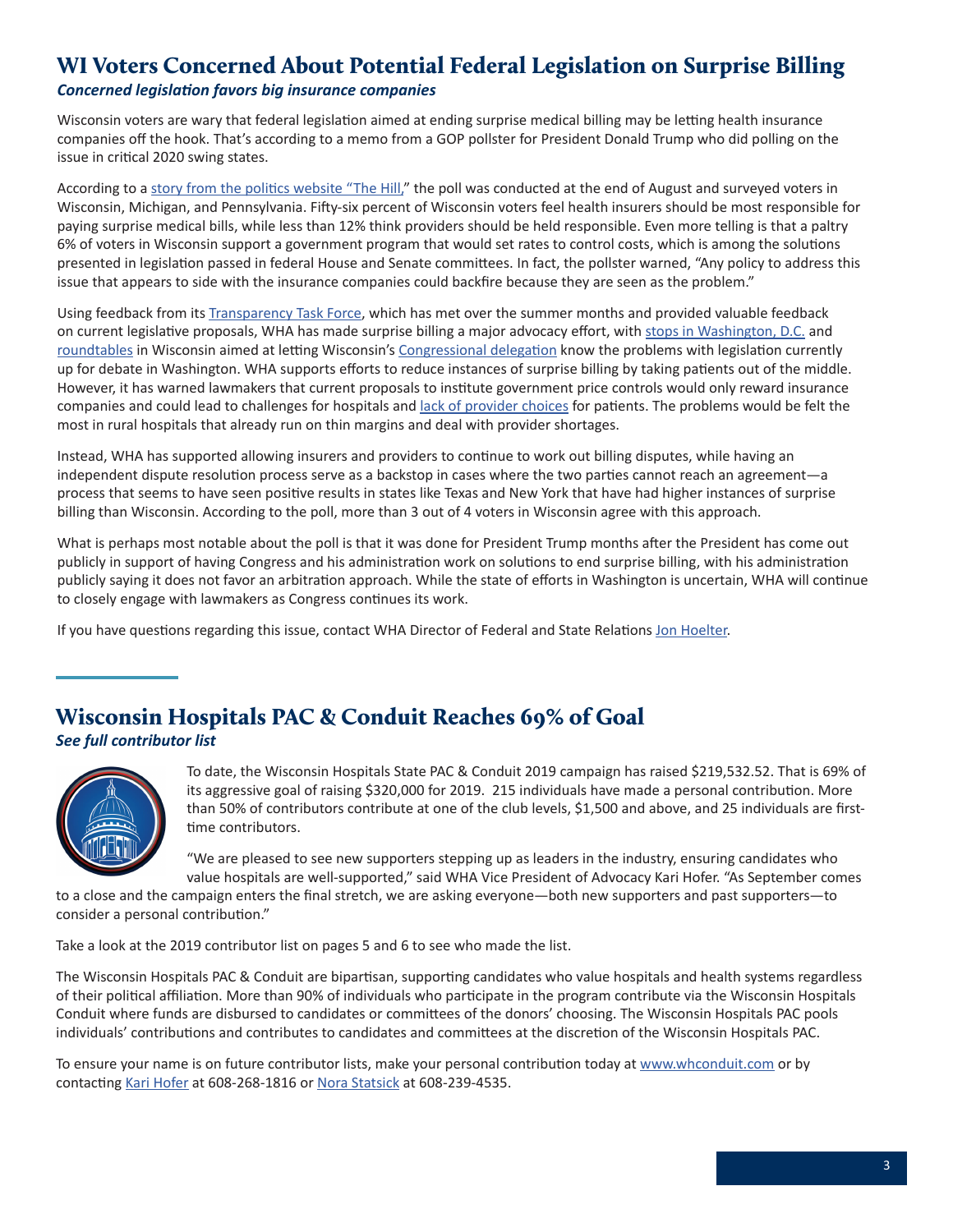### <span id="page-3-0"></span>Global Vision Community Partnership Award

The WHA Foundation, Inc. is proud to announce the two recipients of the 2019 Global Vision Community Partnership Award.

The purpose of the Global Vision Community Partnership Award is to recognize and reward community partnership projects that work with a WHA member hospital(s) to meet an identified community health need in an innovative or creative manner.



#### **School Based Mental Health Counseling**

#### *Fort HealthCare, Inc.*

As an outgrowth of Fort HealthCare's integration of mental health into primary clinics, the School Based Mental Health Counseling Program began as a pilot project in 2016 to demonstrate the feasibility of a collaborative model to solve this community health need. In part due to the program's overwhelming amount of positive feedback from students, parents and school staff, the program has grown to the point of needing to hire a second full-time counselor in 2019 to accommodate expansion to full-time service in Whitewater, as well as adding the Cambridge School District to the program.

#### **Jackson In Action**

#### *Black River Memorial Hospital*

Jackson In Action is a community coalition that promotes healthy lifestyles for children, their families and the greater community. Formed in 2011, partners now include Black River Memorial Hospital, local school districts, Ho-Chunk Nation, UW-Extension, local law enforcement, Jackson County Public Health and Forestry and Parks, Lunda Community Center, the Boys & Girls Club, Friends of the Library, Hansen's IGA, and local coalition Together for Jackson County Kids. Jackson In Action provides low or no-cost resources for activities, some of which include the Pace and Pedal Duathlon, Laces to Leaders, Move With A Doc and a Hunter & Hiker Fitness Initiative.

Award winners each receive a plaque of recognition and \$2,500 to continue to fulfill the mission and activities of these valuable programs.

[WHA Foundation Inc.](https://www.wha.org/AboutWHA/WHA-Foundation) thanks all nominations submitted for the Global Vision Community Partnership Award.

### Preparing the Chargemaster for 2020: November 21, 2019 in Wisconsin Dells

Get ready to prepare your hospital's chargemaster for 2020 at WHA's one-day seminar "Preparing the Chargemaster for 2020," scheduled Thursday, November 21 in Wisconsin Dells.

This program will focus on helping you update your chargemaster for the 2019 reporting requirements and new chargemaster opportunities to keep you "in the know" for CPT and HCPCS coding revisions. As in previous years, it is anticipated every ancillary department of the facility's chargemaster will be impacted by the new coding changes. Discussions will focus on requirements with revisions, as well as strategies for department staff education. This year's program will be led by coding expert Glenda Schuler, back by popular demand.

This seminar is targeted to individuals responsible for APCs, Billing, Revenue Cycle Management and Chargemaster Maintenance. The following individuals are encouraged to attend: Coders/Managers/Directors, Chargemaster/APC coordinators, Revenue Cycle Managers, Perioperative Services Directors, Health Information/Medical Records Managers, Director of Patient Financial Services, Billing Office/Business Office Managers, Pharmacy Directors, Supply Chain and Purchasing Managers, Ancillary Departments, Materials Management, Nurse Auditors and Compliance Auditors

This program has prior approval of the American Academy of Professional Coders for 5.5 continuing education units.

This seminar will be held at Glacier Canyon Lodge at The Wilderness Resort in Wisconsin Dells on Thursday, November 21. Keep an eye out for registration to go live on [WHA's website](https://www.wha.org) by the beginning of October. For registration questions, contact Allison [Taylor](mailto:ataylor@wha.org) at 608-274-1820.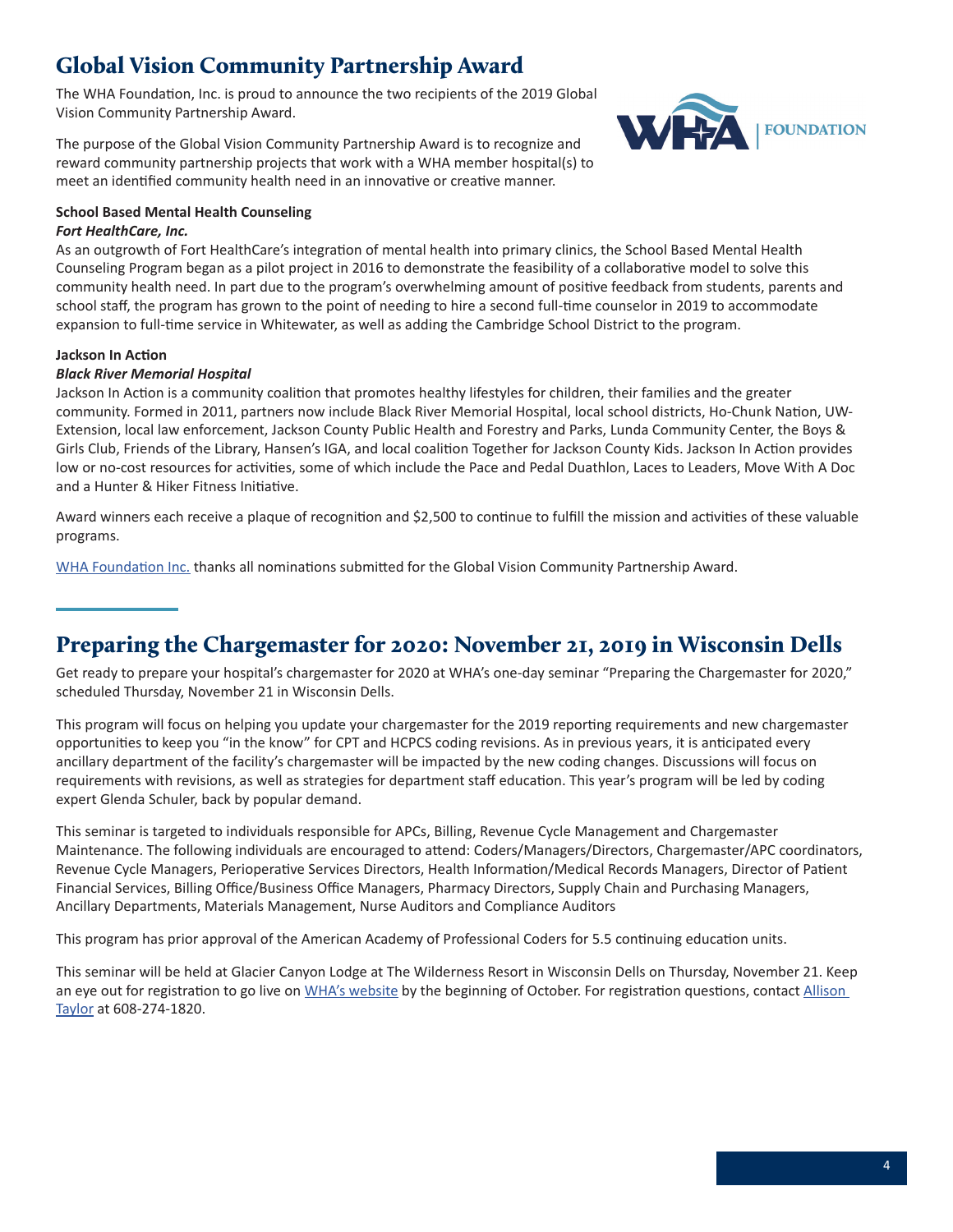#### **Contributors \$10,000+ - Leaders Circle**

Borgerding, Eric & Dana Wisconsin Hospital Association

#### **Contributors \$5,000 to \$7,499 - Leaders Circle**

Boatwright, Damond SSM Health Wisconsin Kammer, Peter The Kammer Group Meyer, Daniel **Aurora BayCare Medical Center** Size, Tim & Pat Rural Wisconsin Health Cooperative Troy, Peggy Children's Hospital of Wisconsin Turkal, Nick **Advocate Aurora Health** Turney, Susan Marshfield Clinic Health System Tyre, Scott Capitol Navigators, Inc. Woleske, Chris Bellin Health System

#### **Contributors \$3,000 to \$4,999 - Platinum Club**

| Ellinger, Lisa             | <b>Wisconsin Hospital Association</b>          |
|----------------------------|------------------------------------------------|
| Harding, Ed                | Bay Area Medical Center                        |
| Heywood, Matthew           | Aspirus, Inc.                                  |
| Jacobson, Catherine        | Froedtert & The Medical College of Wisconsin   |
| Kachelski, Joe             | Wisconsin Statewide Health Information Network |
| Kaplan, Dr. Alan           | UW Health                                      |
| Mettner, Michelle          | Children's Hospital of Wisconsin               |
| O'Brien, Kyle              | <b>Wisconsin Hospital Association</b>          |
| Olson, David & Joanne Alig | Froedtert & The Medical College of Wisconsin   |
| Pandl, Therese             | <b>HSHS - Eastern Wisconsin Division</b>       |
| Potter, Brian              | <b>Wisconsin Hospital Association</b>          |
| Sherry, Bernie             | <b>Ascension Wisconsin</b>                     |
| Standridge, Debra          | Ascension Wisconsin                            |
| Stanford, Matthew          | Wisconsin Hospital Association                 |
| Starmann-Harrison, Mary    | <b>Hospital Sisters Health System</b>          |
| Teigen, Seth               | <b>Ascension Wisconsin</b>                     |
| Wallace, Michael           | Fort HealthCare                                |
|                            |                                                |

#### **Contributors \$2,000 to \$2,999 - Gold Club**

Brenton, Stephen Wisconsin Hospital Association Hanus, Andrew Advocate Aurora Health Hofer, Kari Wisconsin Hospital Association McKevett, Timothy Beloit Health System Natzke, Ryan Marshfield Clinic Health System Newson, Reggie Ascension Wisconsin Russell, John SSM - Columbus Community Hospital Schulze, Connie UW Health White-Jacobs, Mary Beth Black River Memorial Hospital Zenk, Ann Wisconsin Hospital Association

#### **Contributors \$1,500 to \$1,999 - Gold Club**

Basilotto, Steve Froedtert Health Dietsche, James Bellin Hospital Heisler, John Aspirus, Inc. Pollard, Dennis Froedtert Health

Anderson, Sandy Ascension Howard Young Medical Center Bagnall, Andrew HSHS - Western Wisconsin Division Bakkum, Kyle Vernon Memorial Healthcare Bloch, Jodi Children's Hospital of Wisconsin Brussow, Julie Marshfield Clinic Health System Carlson, Peter **Aurora Psychiatric Hospital** Dibbert, Beth Wisconsin Hospital Association Erickson, Susan UnityPoint Health Meriter Francisco, Margo SSM Health Wisconsin Grapentine, Mark Wisconsin Hospital Association Hafeman, Paula **HSHS** - Eastern Wisconsin Division Hoelter, Jon Wisconsin Hospital Association Kaufman, Mark Wisconsin Hospital Association Leitch, Laura Wisconsin Hospital Association Lewis, Gordon Burnett Medical Center Lindberg, Steve Mayo Clinic Health System - Red Cedar Marquardt, Amy Froedtert & The Medical College of Wisconsin Mueller, Jennifer WHA Information Center

Rohrbach, Dan Southwest Health Vandenhouten, Peter Bellin Health

### Rose, Laura Wisconsin Hospital Association Rozenfeld, Jonathan SSM Health - St. Mary's Hospital Sexton, William Crossing Rivers Health Medical Center Turner, Scott Children's Hospital of Wisconsin Van Meeteren, Bob Reedsburg Area Medical Center

#### **Contributors \$1,000 to \$1,499**

Andrabi, Imran ThedaCare Edwards, Gordon Marshfield Clinic Gisi, Dale ThedaCare Gustafson, Andrew & Sara SSM Health - Madison Kadlec, Mark SSM Health McLean, Hal ThedaCare Robaidek, Jay UW Health Sanders, Michael SSM Health - Madison Schafer, Michael Spooner Health System Schnedler, Lisa Upland Hills Health Vitello, Jodilynn UW Health

Bergmann, Michael Aurora Medical Center - Summit DeGroot, Dan SSM Stoughton Hospital Association Hilt, Monica Ascension St. Elizabeth Hospital Jacobson, Terry Essentia Health St. Mary's Hospital - Superior Keddington, Richard Watertown Regional Medical Center<br>Kulick, Steven Marshfield Clinic Health System Marshfield Clinic Health System Levin, Jeremy **Rural Wisconsin Health Cooperative** Lund, Maggie ThedaCare Regional Medical Center Punzenberger, Lindsay Children's Hospital of Wisconsin Thompson, Mark L. ThedaCare Regional Medical Center

#### **Contributors \$500 to \$999**

Aulik, Juli UW Health Bolt, Elizabeth UW Health Collins, Susan Froedtert Health Cox, Sharon Beloit Health System Horvath, Joanne ThedaCare Kerk, Julie Froedtert Health Logemann, Cari Aspirus, Inc.

McDonald, Mary Beth Ascension Wisconsin McGrail, Michael **Aspirus, Inc.** Nelson, James Fort HealthCare Peterson, Doug AdventHealth Durand Redman-Schell, Jennifer Aspirus, Inc. Richardson, Todd Aspirus, Inc.

Boese, Jennifer CliftonLarsonAllen, LLP Brenton, Andrew Wisconsin Hospital Association Budd, Aaron SSM - St. Mary's Hospital - Janesville Charlier, Brian HSHS Eastern Wisconsin Division Childers, David UnityPoint Health Meriter Clevidence, Derek UnityPoint Health Meriter Collins, Sherry Wisconsin Hospital Association Curran-Meuli, Jane Holy Family Memorial, Inc. Dexter, Donn Mayo Clinic Health System - Eau Claire Frank, Jennifer Wisconsin Hospital Association Gille, Larry **HSHS Eastern Wisconsin Division** Golanowski, Marie Aurora St. Luke's Medical Center Hartberg, David Gundersen - Boscobel Area Hospital and Clinics Hustedt, Dale **Aspirus Medford Hospital & Clinics** Jensema, Christine HSHS - Easern Wisconsin Division Kocourek, Cathie Advocate Aurora Health Larson, Leigh Ann Wisconsin Hospital Association Larson, Margaret Ascension Mercy Hospital Lentz, Darrell **Aspirus Wausau Hospital** Lux, Teresa **Froedtert & MCW Community Memorial Hospital** Campus Marquis, Stephanie Wisconsin Hospital Association McNally, Maureen Froedtert & The Medical College of Wisconsin Norell, Brett Holy Family Memorial, Inc.

Roesler, Bruce The Richland Hospital *(continued on page 6)*